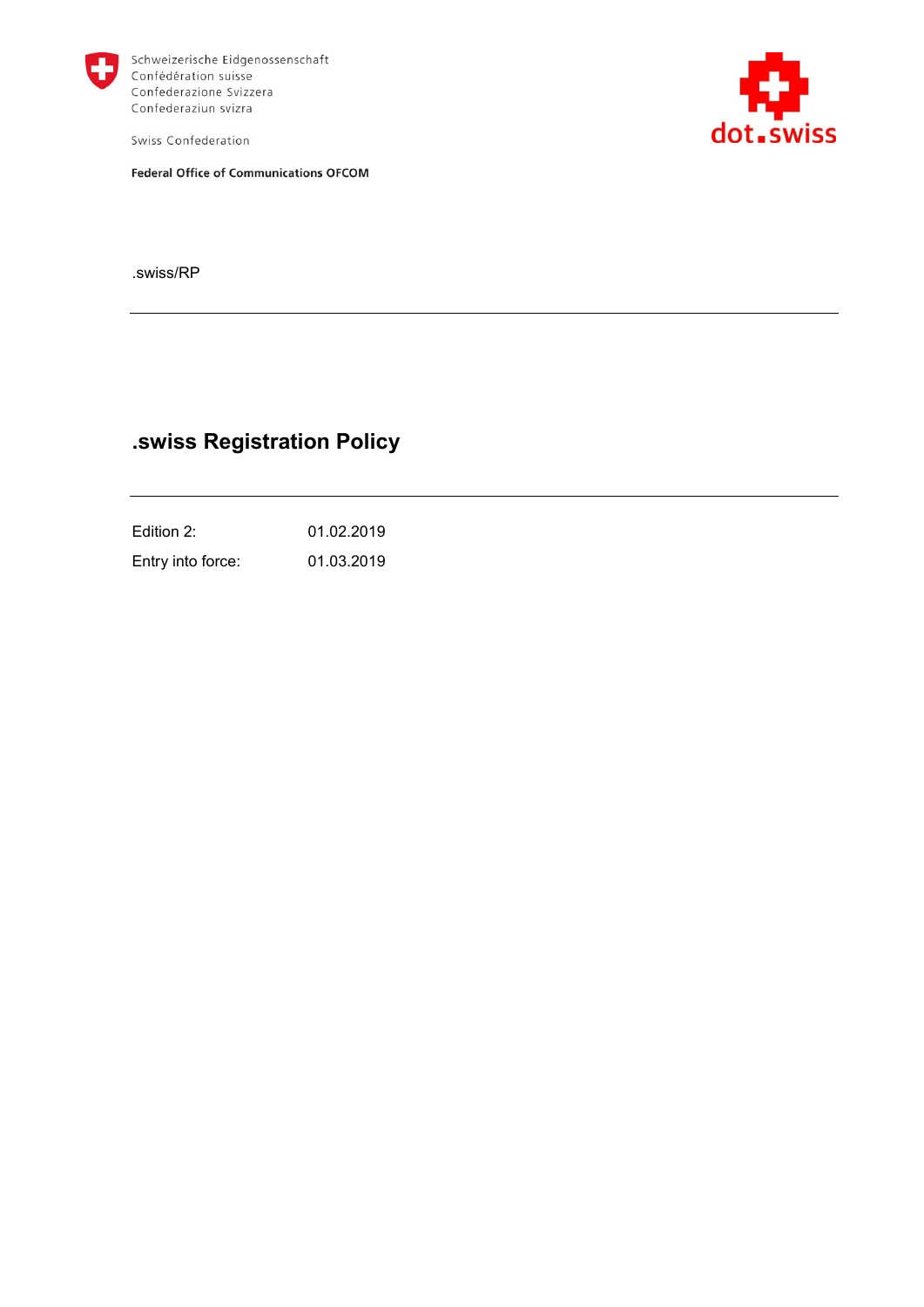# **Contents**

| 1                                  |                   |                                                                                             |  |  |
|------------------------------------|-------------------|---------------------------------------------------------------------------------------------|--|--|
|                                    | 1.1<br>1.2<br>1.3 |                                                                                             |  |  |
| $\overline{2}$<br>3                |                   |                                                                                             |  |  |
|                                    | 3.1<br>3.2<br>3.3 | Specific Eligibility Requirements for certain designations or categories of designations  5 |  |  |
| 4                                  |                   |                                                                                             |  |  |
|                                    | 4.1<br>4.2        |                                                                                             |  |  |
| 5                                  |                   |                                                                                             |  |  |
|                                    | 5.1<br>5.2        |                                                                                             |  |  |
| 6<br>7<br>8<br>9<br>10<br>11<br>12 |                   |                                                                                             |  |  |
|                                    |                   |                                                                                             |  |  |
| 13<br>14                           |                   |                                                                                             |  |  |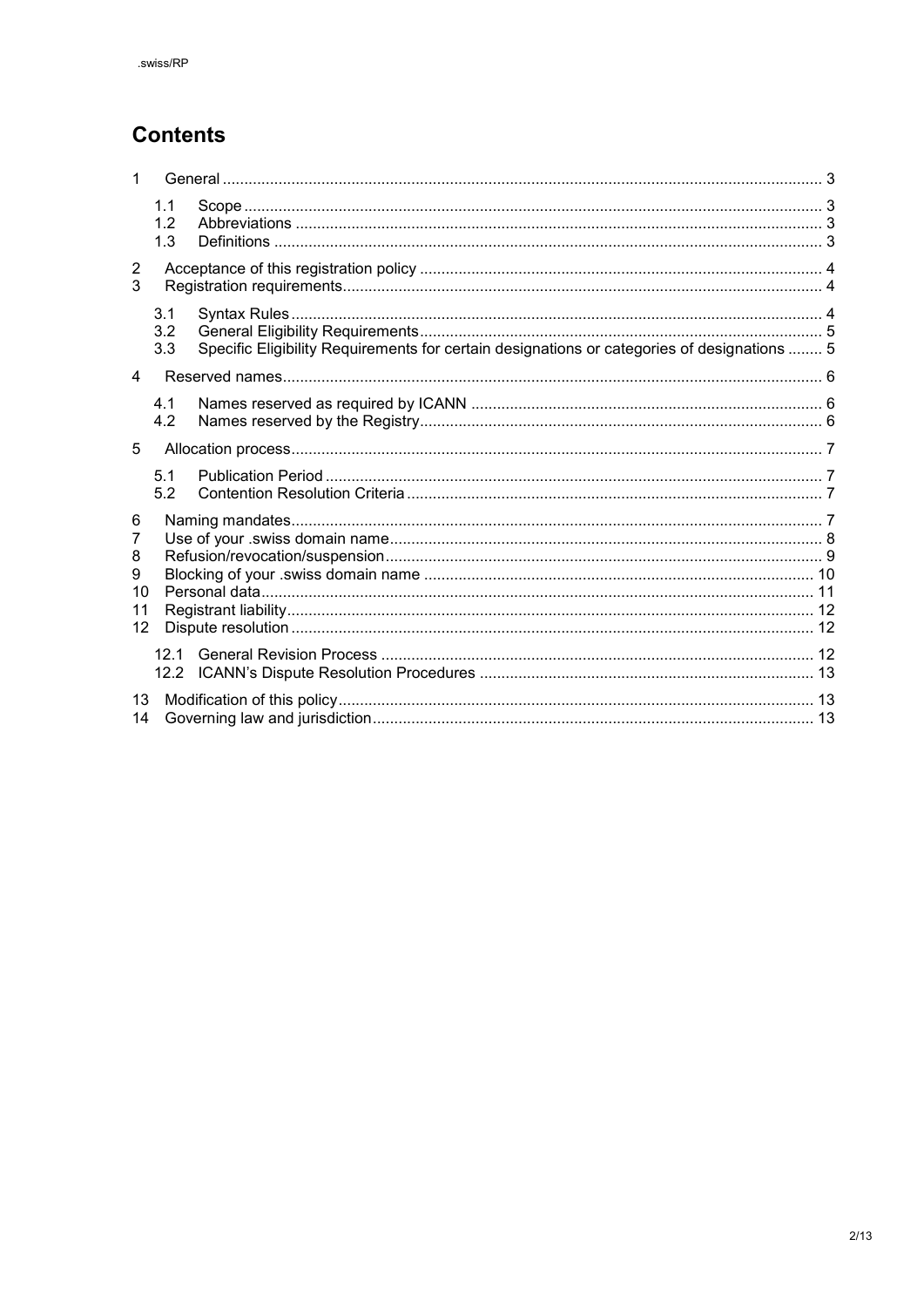# <span id="page-2-0"></span>**1 General**

#### <span id="page-2-1"></span>**1.1 Scope**

This Registration Policy sets forth the terms and conditions, which govern the registration of .swiss domain names.

### <span id="page-2-2"></span>**1.2 Abbreviations**

|            | ACE-String ASCII (American Standard Codes for Information Interchanges) Compatible Encoding-<br>String) |
|------------|---------------------------------------------------------------------------------------------------------|
| ccTLD      | Country code Top-Level domain                                                                           |
| <b>DNS</b> | Domain Name System                                                                                      |

| <b>IANA</b>     | Internet Assigned Numbers Authority                                         |
|-----------------|-----------------------------------------------------------------------------|
| <b>IANA IDN</b> | Internet Assigned Numbers Authority internationalized domain names          |
| <b>ICANN</b>    | Internet Corporation for Assigned Names and Numbers                         |
|                 |                                                                             |
| <b>ISO</b>      | International Organisation for Standardisation                              |
|                 |                                                                             |
| OECOM           | Office fédéral de la Communication (Federal Office of Communications) of th |

- OFCOM Office fédéral de la Communication (Federal Office of Communications) of the Swiss Confederation
- TLD Top-Level Domain

### <span id="page-2-3"></span>**1.3 Definitions**

| <b>Accredited Registrar</b>               | means an ICANN accredited registrar that has entered into an agreement<br>(the "Registry-Registrar Agreement") with the Registry and is authorized to<br>register names in the .swiss TLD;                                                                       |  |
|-------------------------------------------|------------------------------------------------------------------------------------------------------------------------------------------------------------------------------------------------------------------------------------------------------------------|--|
| Designation with a ge-<br>neric character | means a designation which refers to or generally describes a category or a<br>class of goods, services, people, groups, organisations, products, techniques,<br>sectors or activities;                                                                           |  |
| <b>General Availability</b>               | means the general registration period commencing after the launch phases in<br>which available .swiss domain names will be generally made available to all<br>registrants that are qualified to register domain names pursuant to this Regis-<br>tration Policy; |  |
| Registrant, you and your                  | refers to the entity, which applies or wishes to register a .swiss domain name<br>with an Accredited Registrar;                                                                                                                                                  |  |
| <b>Registry Agreement</b>                 | refers to the contract signed by the Registry and ICANN on October 16th,<br>2014 and available at https://www.icann.org/resources/agreement/swiss-<br>2014-10-16-en;                                                                                             |  |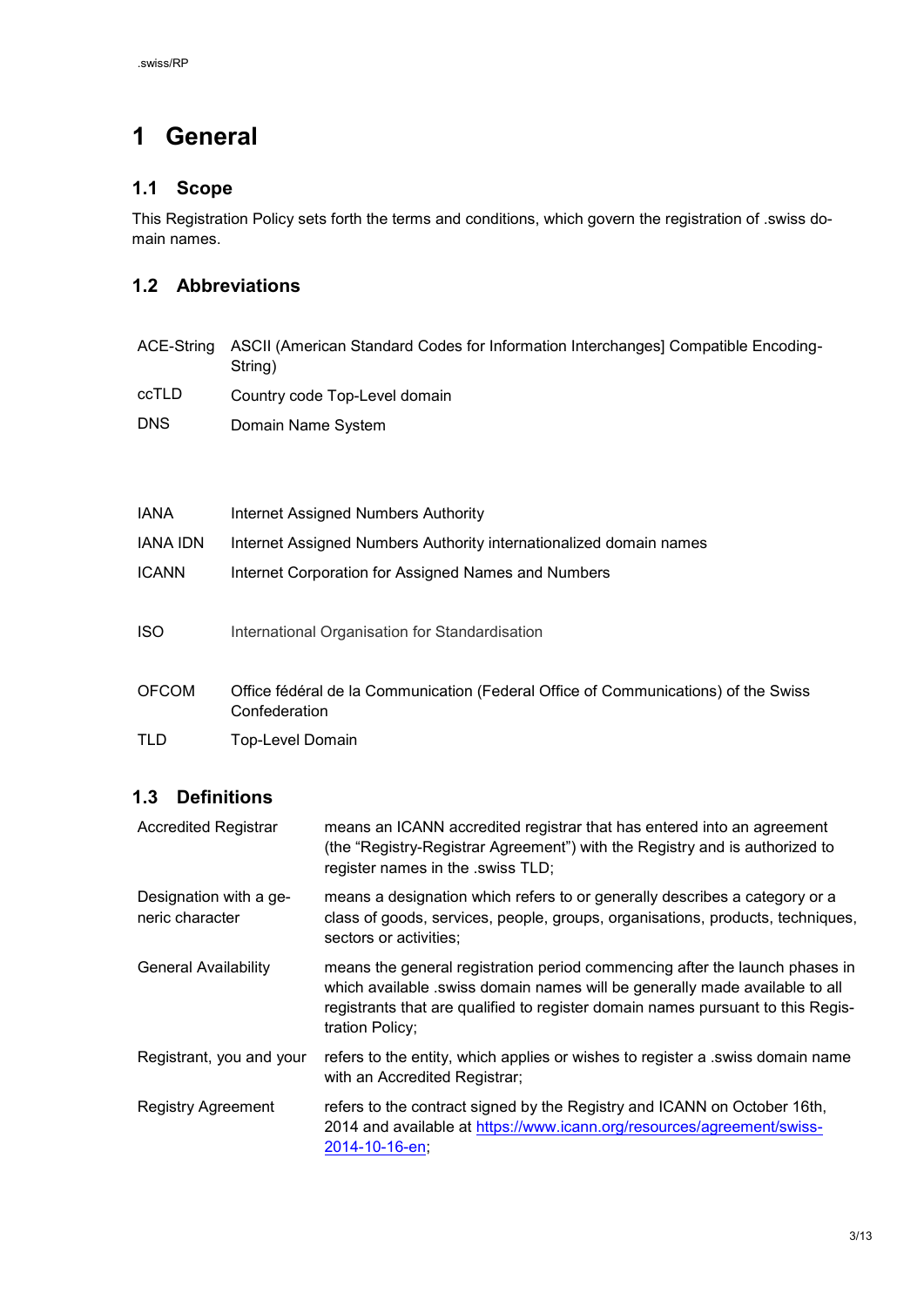| <b>Registration Data</b> | refers to all the required information to register the domain name, as well as<br>complete and accurate contact details from individuals or corporate entities<br>associated with the domain name records;                                                                                      |
|--------------------------|-------------------------------------------------------------------------------------------------------------------------------------------------------------------------------------------------------------------------------------------------------------------------------------------------|
| Registry, we, us and our | refers to the Swiss Confederation, a sovereign state established under<br>authority of the laws of the Federal Constitution of the Swiss Confederation,<br>as entity responsible for operating the .swiss TLD;                                                                                  |
| <b>Reserved Name</b>     | in this Registration Policy has the meaning given by ICANN in Specification 5<br>of the .swiss TLD Agreement entered into between the Registry and ICANN.<br>It therefore includes any .swiss domain name listed in the Reserved Name<br>List that is withheld from registration or allocation. |

## <span id="page-3-0"></span>**2 Acceptance of this registration policy**

2.1 By applying to register a .swiss domain name, and by asking or consenting to renew your .swiss domain name, you agree to be legally bound by:

- a. this Registration Policy, as updated by the Registry from time to time;
- b. the Registration Agreement provided by the sponsoring Accredited Registrar (i.e. the organisation accredited by ICANN and the Registry to provide .swiss domain name registration services) through which you applied for a .swiss domain name;
- c. the legal act of domain name allocation by the Registry;
- d. the Swiss Ordinance on Internet Domains of 5 November 2014 (OID, CC 784.104.2) with its possible adaptions by the Swiss Federal Council and the Swiss Technical and administrative regulations on .swiss with its possible adaptions by OFCOM; and
- e. any other policies mandated by ICANN as updated by ICANN from time to time.

2.2 In case of inconsistency between any of the above, the OID with its possible adaptions by the Swiss Federal Council and the Swiss Technical and administrative regulations on .swiss with its possible adaptions by OFCOM, shall prevail.

2.3 It is your sole responsibility to determine whether your .swiss domain name registration and use complies at all times with this Registration Policy and the other agreements and regulations mentioned in 2.1. above. You shall be solely liable if it does not.

2.4 We cannot guarantee that you will obtain the .swiss domain name requested, even if an inquiry indicates that such domain name is available at the time of your application.

## <span id="page-3-1"></span>**3 Registration requirements**

#### <span id="page-3-2"></span>**3.1 Syntax Rules**

- a. Your .swiss domain name shall be in accordance with the syntactic standards established by ICANN and the Registry and in the Swiss Technical and administrative regulations on .swiss;
- b. all characters provided in the .swiss IANA IDN Table published by IANA at <http://www.iana.org/domains/idn-tables> are accepted;
- c. your .swiss domain name, or the corresponding ACE-String respectively, must have between 3 to 63 authorized characters. The names of the Swiss political communes of two characters and the abbreviations consisting of two characters which designate the Swiss cantons are excepted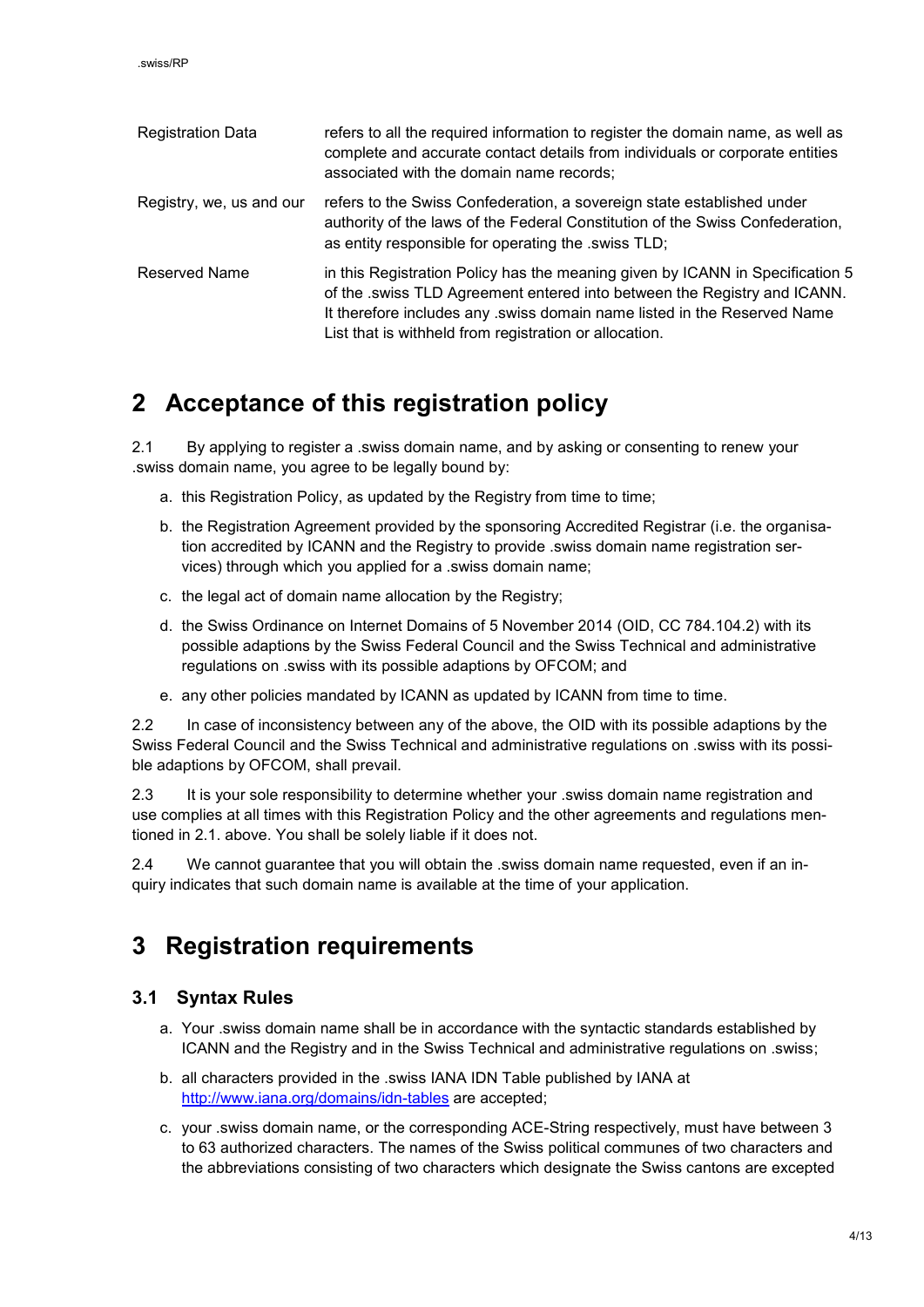and may be allocated to the public bodies concerned. Furthermore, OFCOM may provide for exceptions concerning the minimum number of characters when an overriding public interest justifies this.

#### <span id="page-4-0"></span>**3.2 General Eligibility Requirements**

To register and renew a .swiss domain name you must fulfill **all** the following requirements:

- a. You must be an **entity** with sufficient **link to Switzerland**. This occurs if you are:
	- i. a public body or another public organisation under Swiss public law;
	- ii. an entity registered in the Swiss Commercial Register having its seat in Switzerland and an effective site of administration in Switzerland; or
	- iii. an association or foundation not registered in the Swiss Commercial Register having its seat and an effective site of administration in Switzerland.
- b. At the time of the application, the requested name belongs to a category of names **available for allocation**;
- c. the intended use is legal under Swiss law. Be aware that if the domain name is used to provide products or services or to advertise them, a seat and an effective place of administration are required;
- d. the name applied for can legitimately be considered as **objectively linked to the applicant or the intended use of the domain name**. This occurs in particular if the domain name satisfies one of the following conditions:
	- i. it contains a name for which the applicant holds a trademark right;
	- ii. it refers to a name objectively linked to the State or its activities that is required by the respective public body or the public law organisation concerned;
	- iii. it contains a geographical designation, or a clear variation or abbreviation of a name, to which the applicant has a legitimate right or interest, to which it has a legitimate right or interest in the public mind, or it is authorized to use by the public body or bodies or other organisations concerned;
	- iv. it reflects a name in which the applicant has a legitimate interest or which is associated with the applicant in the public mind; and
- e. The requested name is not a "Designation with a Generic Character", without prejudice to be eligible under the Registry's naming mandate program as set forth in Section 6 of this Registration Policy.

In exceptional cases, the Registry may allocate domain names which do not meet the eligibility requirements set forth in this Section when the interest of this allocation for the Swiss community so justifies.

#### <span id="page-4-1"></span>**3.3 Specific Eligibility Requirements for certain designations or categories of designations**

The following designations or categories of designations (in the swiss national languages and in English) may only be allocated as domain names to following persons:

a. designations of (i) federal institutions and units of the federal administration, (ii) names of federal councillors and of chancellors of the Confederation, (iii) designations of official buildings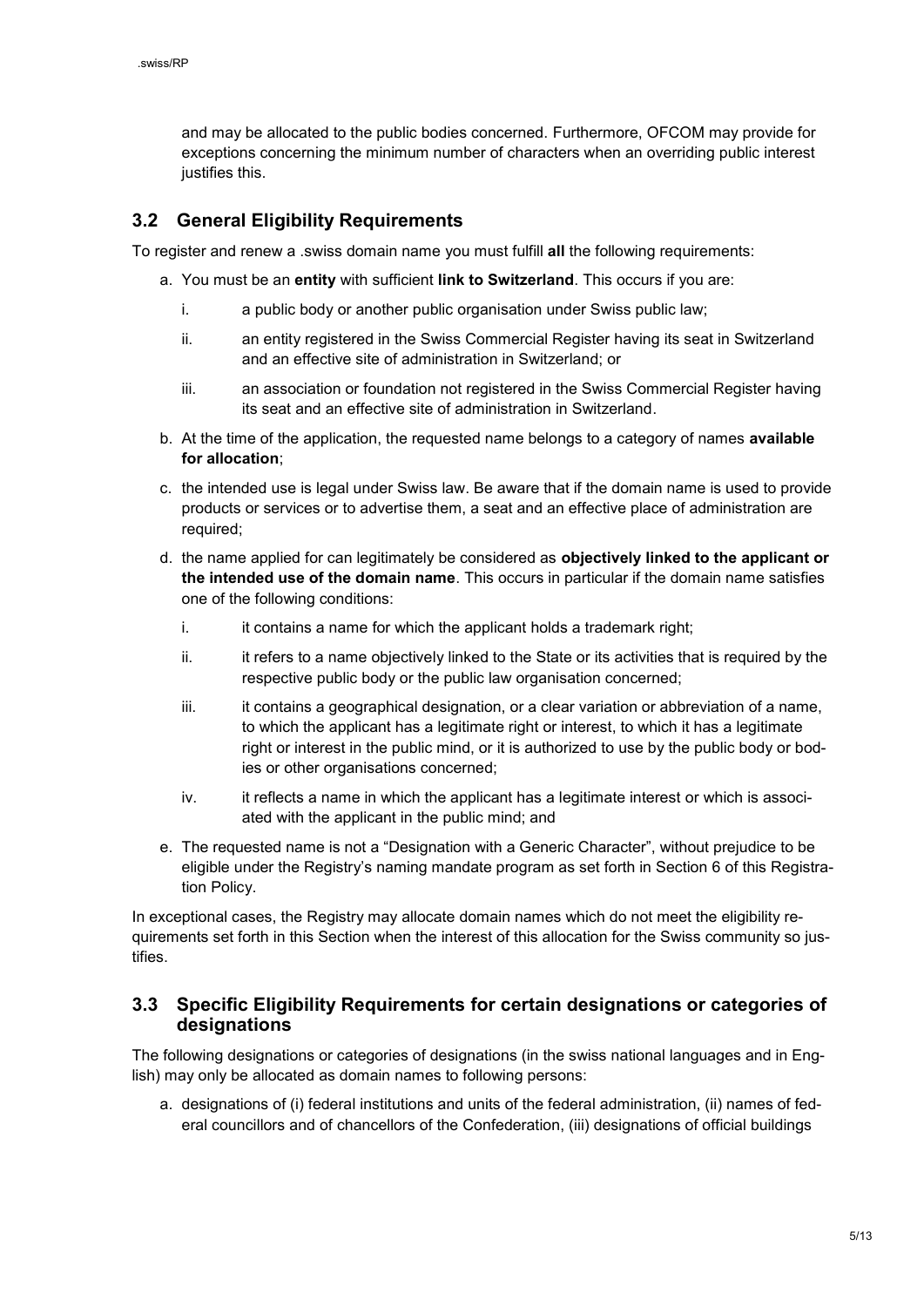and other designations associated with the State, which appear in the central list of designations deemed worthy of protection as domain names may only be registered in favor of the swiss public authority with competences over them;

b. names of the Swiss cantons and political communes and abbreviations consisting of two characters which designate Swiss cantons may only be registered in favor of the swiss public authorities with competences over them;

In the absence of agreement, homonymous canton and municipality designations are assigned to the political municipality concerned.

A party registering a letter/letter two-character domain name under .swiss which matches a ccTLD/codepoint in ISO3166-1 alpha 2 list shall understand and accept that such domain name must be used in a manner that does not represent or imply that either the Registrant or Registrant`s activities are affiliated with a government or a country-code manager if such affiliation, sponsorship or endorsement does not exist.

Registrants of such domain names also understand and accept that the Registry may adopt measures to investigate and respond to any reports from governmental agencies and ccTLD operators of conduct that causes confusions with the corresponding country code in connection with the use of a letter/letter two-characters domain, and that those measures may impact such domain name registration, as they may lead to suspension or even cancellation of said domain name if the Registry believes there has been a contravention of any measures of this Registration Policy.

c. Names and abbreviations of the international organisations protected by Swiss legislation may only be registered in favor of those organisations.

### <span id="page-5-0"></span>**4 Reserved names**

The Registry can, and, under certain conditions, is required to exclude certain .swiss domain names from registration.

#### <span id="page-5-1"></span>**4.1 Names reserved as required by ICANN**

ICANN provides a list of reserved domain name categories that the Registry must exclude from registration, except under certain conditions. These conditions are described in Specification 5 of the Registry Agreement.

#### <span id="page-5-2"></span>**4.2 Names reserved by the Registry**

We reserve, at our sole discretion, the ability:

- a. to make certain domain names unavailable for registration, or only allow them to be assigned under certain conditions;
- b. the right to determine the time and conditions under which said domain names may be registered and/or how they may be used.

If a reserved letter/letter domain name is allocated by the Registry, the conditions set forth in the  $3<sup>rd</sup>$ and 4<sup>th</sup> paragraph of 3.3 b) above will apply to such registration.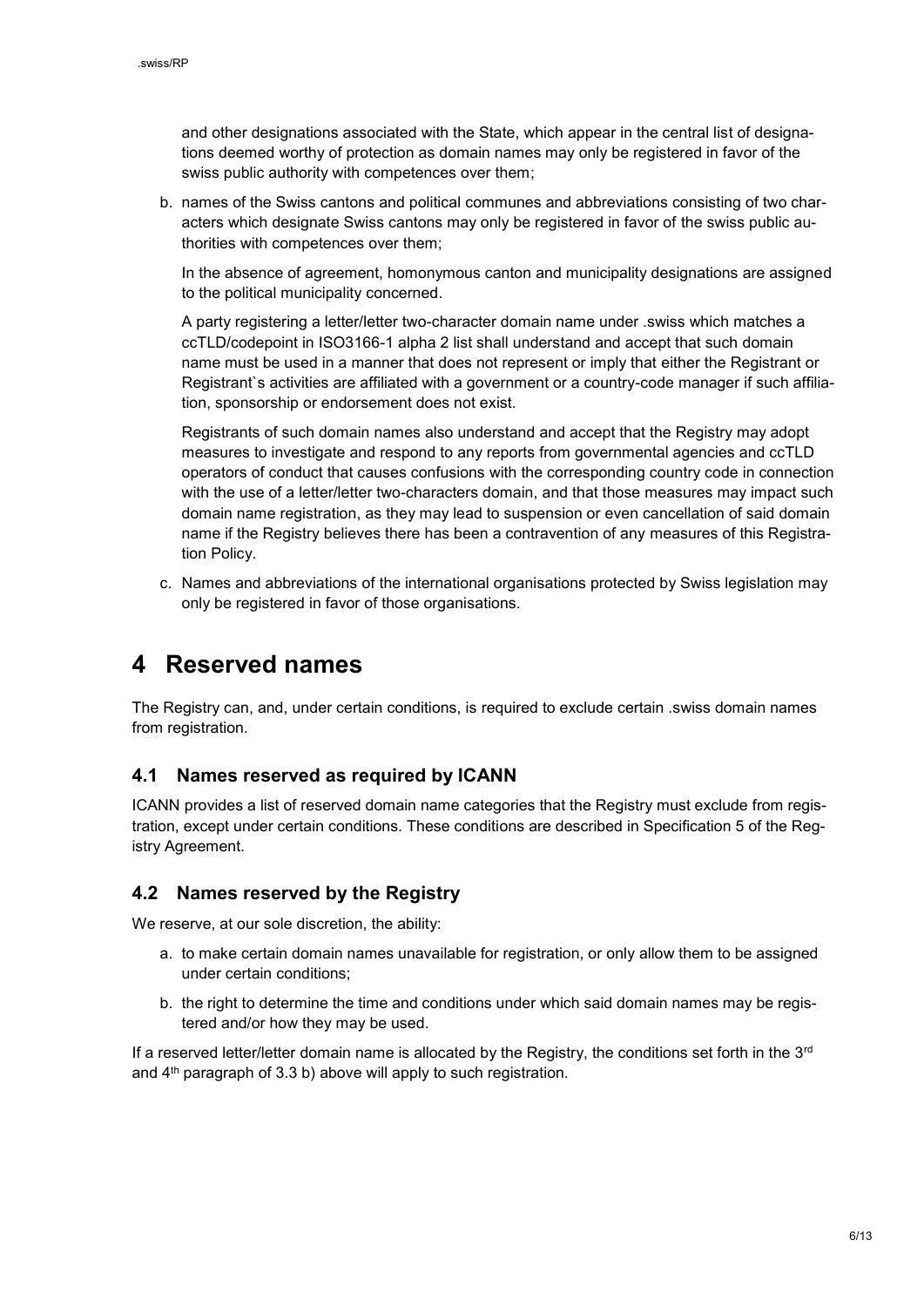# <span id="page-6-0"></span>**5 Allocation process**

#### <span id="page-6-1"></span>**5.1 Publication Period**

Once your .swiss domain name application is submitted, the Registry will examine it and, unless the name is unavailable or the application manifestly does not meet the Syntax Rules and the General Eligibility Requirements set forth in Section 3 of this Registration Policy, it will publish it for twenty (20) days ("**Publication Period**" of the application). During this twenty (20) day Publication Period other applicants may submit a registration application for this same domain name.

### <span id="page-6-2"></span>**5.2 Contention Resolution Criteria**

If there is more than one eligible application for the same name, the name will be allocated:

- a. to the applying public body or organisation under public law if such organisation is in contention against private applicants and if the applied for name is in itself in the public interest;
- b. to the one amongst the applying public bodies or organisations under public law which intends to use the domain in a way offering a clearly superior added value for the Swiss community compared to the other intended uses; if no project satisfies this requirement and if the public bodies or organisations under public law are unable to agree on a single or combined application, the Registry will abstain from allocating the domain name;
- c. amongst private applicants:
	- i. to the applicant which has a right to a trademark corresponding to the domain name concerned when it is in competition with applicants not benefiting from such a right;
	- ii. to the highest bidder in an auction when the applicants have competing rights to trademark corresponding to the domain name concerned, unless an auction appears inappropriate in view of all the circumstances or in view of the applicants involved; the proceeds of the auctions accrue to the Federal coffers;
	- iii. if no applicant holds a trademark right:
		- to the one who first submitted the registration request if all applicants are notfor-profit entities and effectively pursue such aims; or
		- to the one amongst the applicants which intends to use the domain in a way offering a clearly superior added value for the Swiss community compared to the other intended uses; if no project satisfies this requirement and if the applicants are unable to agree on a single or combined application, the registry submits the assignment to a drawing of lots or to an auction; the proceeds of the auctions accrue to the federal coffers.

## <span id="page-6-3"></span>**6 Naming mandates**

6.1 The domain names which correspond to or which are connected with designations of a generic character with a particular interest for all or part of the Swiss community may only be allocated under a naming mandate. The Registry may draw up and keep up to date a non-exhaustive list of the designations or categories of designation concerned.

6.2 The Registry may allocate domain names under a naming mandate:

a. following a call for tenders, which must conform to the principles of objectivity, non-discrimination and transparency; or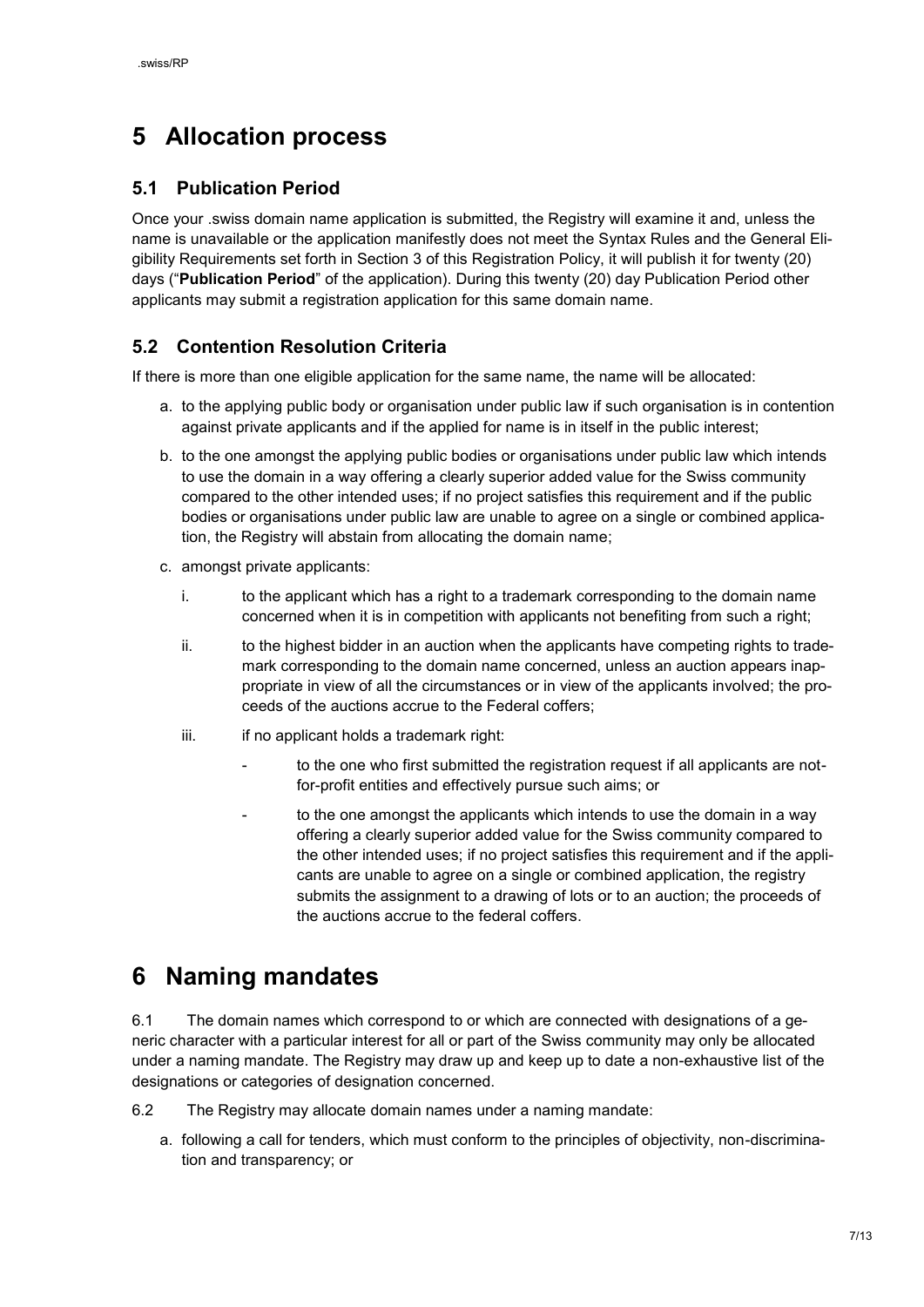- b. on the basis of a spontaneous candidature.
- 6.3 Any candidate for a domain which is to be allocated under a naming mandate must:
	- a. demonstrate that it complies with the Syntax Rules and General Eligibility Requirements set forth in Section 3 of this Registration Policy (except that of the name not being generic);
	- b. demonstrate that it represents all or an important part of the community concerned with the requested designation or that its candidature benefits from the support of all or an important part of this community;
	- c. indicate the possible related domain names in German, French, Italian or English which it wishes to integrate into the naming mandate;
	- d. demonstrate that the envisaged use of the domain name and the performances or services offered in connection with this name benefit the whole of the community concerned;
	- e. demonstrate the manner in which it will ensure that the requirements provided for under title 2 of the Swiss Trademark Protection Act of 28 August 1992 (TmPA, CC 232.11) are complied with by all the products offered using a domain name the designation of which refers to a product, to its characteristics or to a category of products;
	- f. demonstrate the extent to which its project provides added value for the community concerned and for the Swiss community;
	- g. demonstrate that it meets the conditions prescribed by the Registry regarding to the qualities expected of the domain name or of the desired project;
	- h. propose a draft for a naming mandate.

6.4 The Registry will publish the candidatures. Other applicants may submit an application for this same domain name within the 20 days following publication.

6.5 In the event of a multiple candidature, the Registry shall allocate the domain name to the candidate whose project provides an added value for the community concerned and for the Swiss community that is clearly greater than that of the other projects.

6.6 If the Registry cannot make a decision according to the criteria in paragraph 6.5 and the candidates cannot agree on a single or joint candidature, the Registry will subject the allocation to a drawing of lots or to an auction.

6.7 A domain name under a naming mandate is assigned for a specified term and it must be used.

6.8 The Registry provides the naming mandates to third parties which request them; but it may also make them available by a consultation procedure or publish them in another manner. The clauses and annexes containing confidential commercial information will not be communicated.

## <span id="page-7-0"></span>**7 Use of your .swiss domain name**

- 7.1 You are solely liable for the use and operation of your domain name at any time.
- 7.2 You will ensure that at all times the use of your .swiss domain name is:
	- a. generally accepted as legitimate by the Swiss law;
	- b. serves the interests of the Swiss community, its image and its political, economic, legal or cultural interests in Switzerland and in the world;
	- c. is based on good faith at the time of registration and thereafter.
- 7.3 Furthermore, you undertake in particular not to: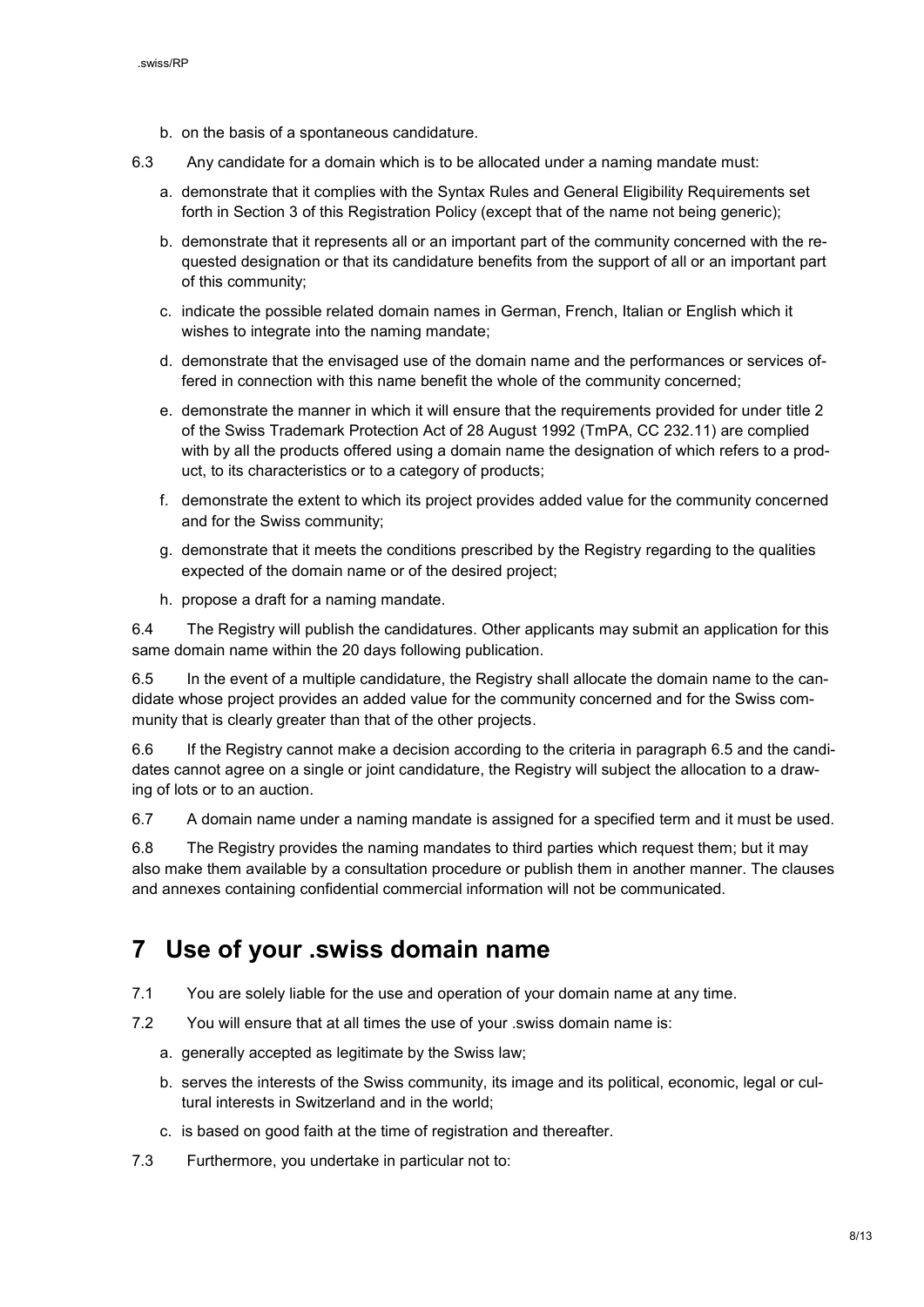- a. use your .swiss domain name in violation of any rights of third-parties, including any intellectual property rights in the broadest possible sense;
- b. use your .swiss domain name to send unsolicited commercial advertisements in contradiction to the Swiss legislation or customary acceptable usage policies of the Internet;
- c. distribute malware, abusively operate botnets, resort to phishing, piracy, violate intellectual property rights, use fraudulent or deceptive practices, counterfeit, or otherwise engage in any activity contrary to any applicable law;
- d. use your .swiss domain name for the sole purpose of selling it, reselling it or transferring it in some manner to third parties. Furthermore, You will not enable, contribute or willingly aid any third party to do so; and
- e. use your .swiss domain name in a manner that, in the Registry's opinion, may damage or bring into disrepute the name, image or reputation of Switzerland, the Swiss Confederation or other Swiss public bodies, the Swiss community in general or the concerned Swiss communities.

## <span id="page-8-0"></span>**8 Refusion/revocation/suspension**

8.1 The Registry may refuse, revoke or suspend at any time any application or resulting registration of a domain name in the following cases, without the applicant or registrant being entitled to any reimbursement or compensation from the Registry as a result of such refusion, revocation or suspension:

- a. when the name does not initially fulfill or fails to fulfill at a later stage all the requirements set forth in Section 3 of this Registration Policy;
- b. when the chosen designation misleads or deceives the public;
- c. when it is clear, on the basis of brief examination, that the chosen designation infringes thirdparty trademark rights;
- d. when it is required to comply with any order from a dispute resolution service, court of competent jurisdiction, arbitration tribunal or swiss administrative or prosecuting authority; or with any applicable dispute resolution;
- e. when the characteristics or values which underlie the domain oppose its registration or the continuity of its registration:
- f. when the chosen designation is contrary to Swiss public order, morality or Swiss applicable law;
- g. when it appears that a generic designation allocated as a "regular" domain name should be assigned under a naming mandate; in which case the beneficiary of the naming mandate will pay the former holder compensation which includes all the costs of registration and management of the revoked domain name;
- h. when the domain name contains a geographical denomination, which is of particular interest for all or part of the Swiss community and is required by a public body or another public law organisation; in which case the former will pay the former holder compensation which includes all the costs of registration and management of the revoked domain name;
- i. when there is reasonable reason to presume that the holder has applied for the domain name or registered it with the sole purpose of harming the reputation of the holder of a legitimate interest in this name or a connected name, or that of a product or service associated with this name in the mind of the public;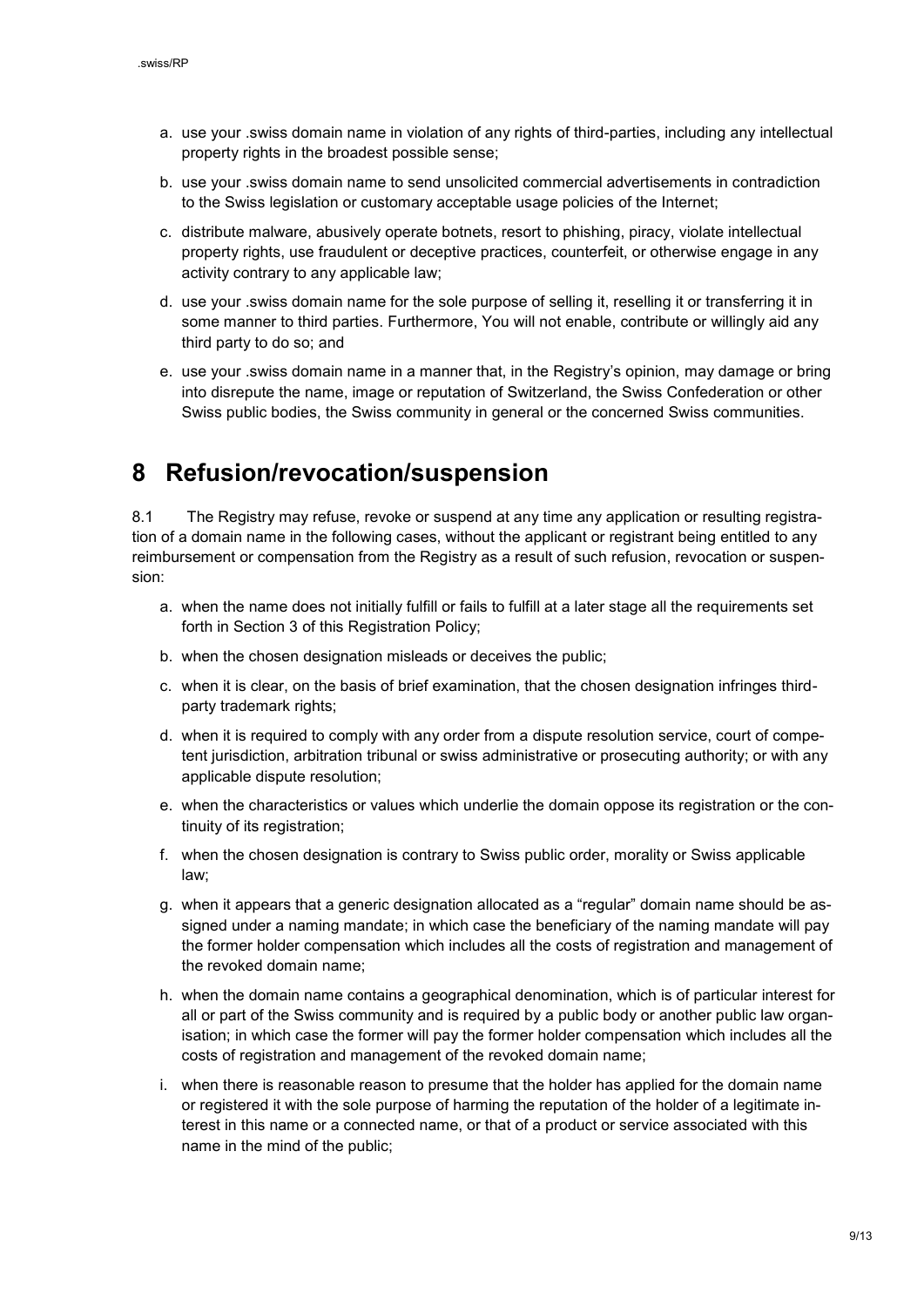- j. when there are reasonable grounds to presume that the holder has applied for the domain name or registered it with the purpose of profiting from the reputation of the holder of a legitimate interest in this name or that of a name or product associated with this name in the mind of the public;
- k. when it seems necessary, according to the Registry, to avoid any liability on the part of the Swiss Confederation, its agents, officers, directors, representatives and employees.
- 8.2 The Registry may also refuse your .swiss domain name in the following cases:
	- a. when technical reasons so require;
	- b. when the applicant is in a state of bankruptcy, liquidation or in administration proceedings;
	- c. when it seems necessary, according to the Registry, to protect the integrity, security, and stability of the DNS or the technical infrastructures or registration services of the .swiss registry.

### <span id="page-9-0"></span>**9 Blocking of your .swiss domain name**

9.1 The Registry may block at any time any time your .swiss domain name if the following requirements are met:

- a. there is reason to believe that the domain name in question is used to:
	- i. access critical data by illegal methods;
	- ii. distribute or use malicious software; or
	- iii. support the acts mentioned in letters i or ii.
- b. A service to combat cybercrime recognised by the Registry has submitted a blocking request.

9.2 If the conditions mentioned in paragraph . 9.1 are met, but no blocking request has been transmitted by a service within the meaning of paragraph 9.1, let. b, the Registry may block a domain name technically and administratively for a maximum of five days. It may extend the period in which the domain name is blocked for a maximum of 30 days if:

- a. there is justifiable suspicion that the holder has provided false identification information or is unlawfully using the identity of a third party; and
- b. there is an urgent need to avert imminent prejudice that cannot easily be remedied.

On the expiry of the fixed period, it will cancels any measure which is not confirmed by a recognised service within the meaning of paragraph 9.1, let. b.

9.3 The Registry will immediately inform the holder electronically of the blocking, while simultaneously asking the holder to indicate, if required, a valid correspondence address in Switzerland and to identify itself within thirty (30) days. If the holder does not comply within the time limit, the Registry will revoke the domain name.

9.4. The registry will lift the technical and administrative blocking of the domain name thirty (30) days after the execution of a blocking request within the meaning of para.9.1, let. b, unless the Federal Office of Police (fedpol) or another Swiss authority intervening within its sphere of competence has confirmed by decree the measure taken.

9.5. The registry shall redirect data traffic sent to or via a domain name for analysis if the following requirements are met:

- a. the domain name concerned is blocked in accordance with paragraph 9.1;
- b. the processing of information serves only to identify and notify persons affected by acts under para. 9.1, let. a and to analyse the process so that techniques may be developed to recognise,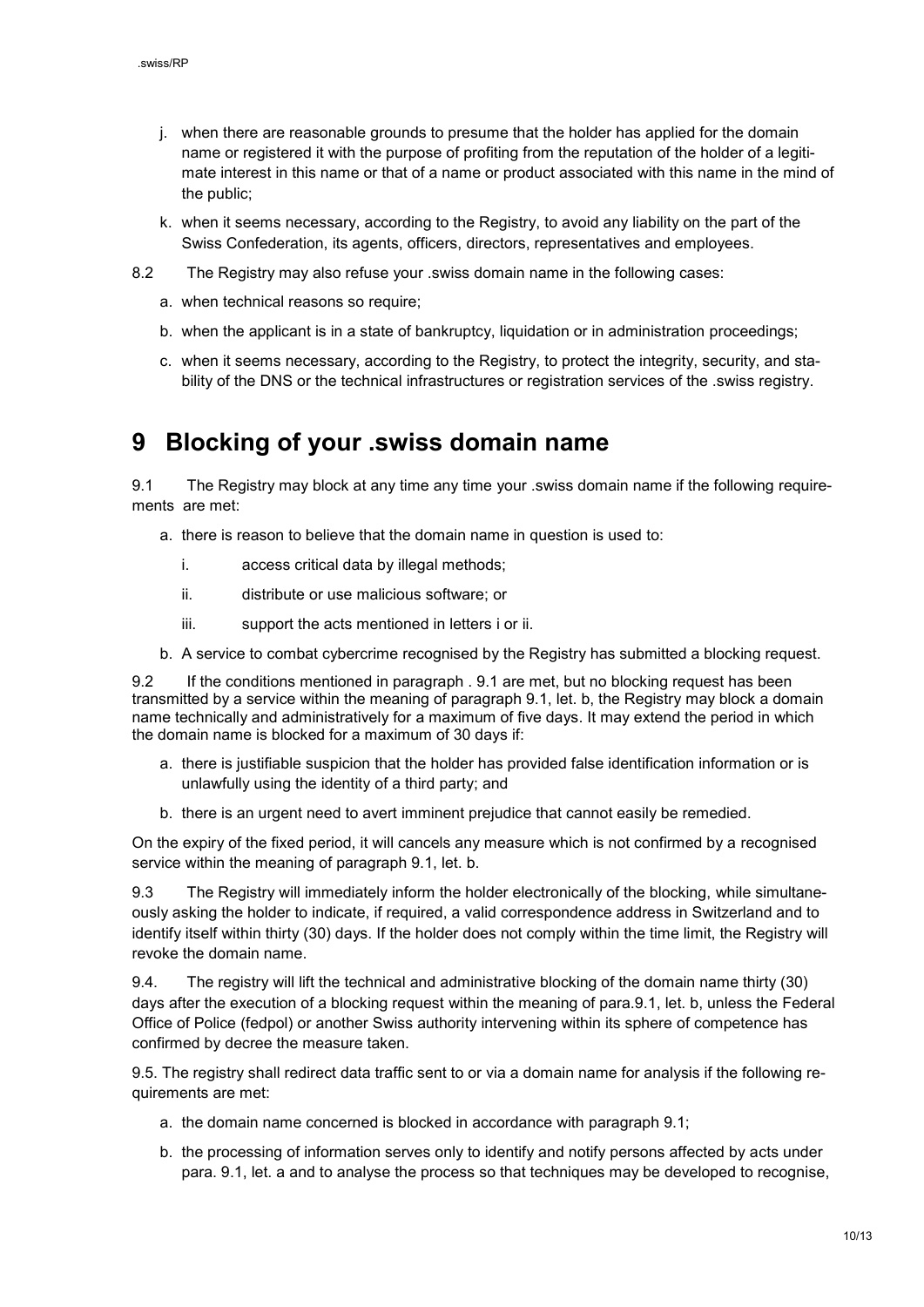stop, limit or track such acts; recorded information that is not related to these acts may not be used and must be deleted immediately;

c. the redirecting of data traffic for analysis shall be requested by:

i. a recognised service within the meaning of paragraph 9.1, let. b for a maximum of 30 days,

2. fedpol.

## <span id="page-10-0"></span>**10 Personal data**

10.1 You will provide all the required information to register the domain name, as well as complete and accurate contact details of all individuals or corporate entities associated with the domain name records, as required by the registration process, including:

- a. your full name and/or the name of your organisation, postal address, e-mail address, voice telephone number, and (where available) fax number;
- b. the full name, postal address, e-mail address, voice telephone number, and (where available) fax number of the technical contact for the registered name;
- c. the full name, postal address, e-mail address, voice telephone number, and (where available) fax number of the administrative contact for the registered name;
- d. the Enterprise Identification Number (UID);
- e. the intended use of the domain name.

All of the data referred to in this Section 10.1 shall be referred to as "**Registration Information**". Providing Registration Information is mandatory in order to register a domain name.

10.2 You shall immediately correct and update any incorrect or inaccurate Registration Information during the term of the domain name registration.

10.3 The Registry will collect your Registration Information and other information and/or personal data directly and/or from the sponsoring Accredited Registrars for the purposes of registering and maintaining your .swiss domain name and to perform domain name management operations such as transfers, compliance and other. You agree that your Registration Information may be:

- a. processed by the Registry to provide registry services, as required by ICANN;
- b. made publicly available within the limits provided by the ICANN's policies and the applicable swiss data protection legislation through the Whois database service, via which some of the Registration Information can be consulted by anybody with access to the Internet;
- c. sent to a Data escrow provider, that is, the data deposit agent that must provide data escrow services according to Specification 5 of the Registry Agreement with ICANN;
- d. additionally, your Registration Information may be made available to ICANN for inspection.

10.4 The Registry will ensure the security and confidentiality of the Registration Information collected, and protect the latter from loss, misuse, unauthorized disclosure, alteration or destruction.

10.5 With respect to third-party individuals (such as administrative and technical contacts) whose Registration Information you may provide us with (directly or via Your Registrar), you warrant that you have informed them:

- a. of the intended uses and recipients of their Registration Information;
- b. of the means allowing them to access and, if necessary, modify the Registration Information we hold about them either directly or via your Registrar.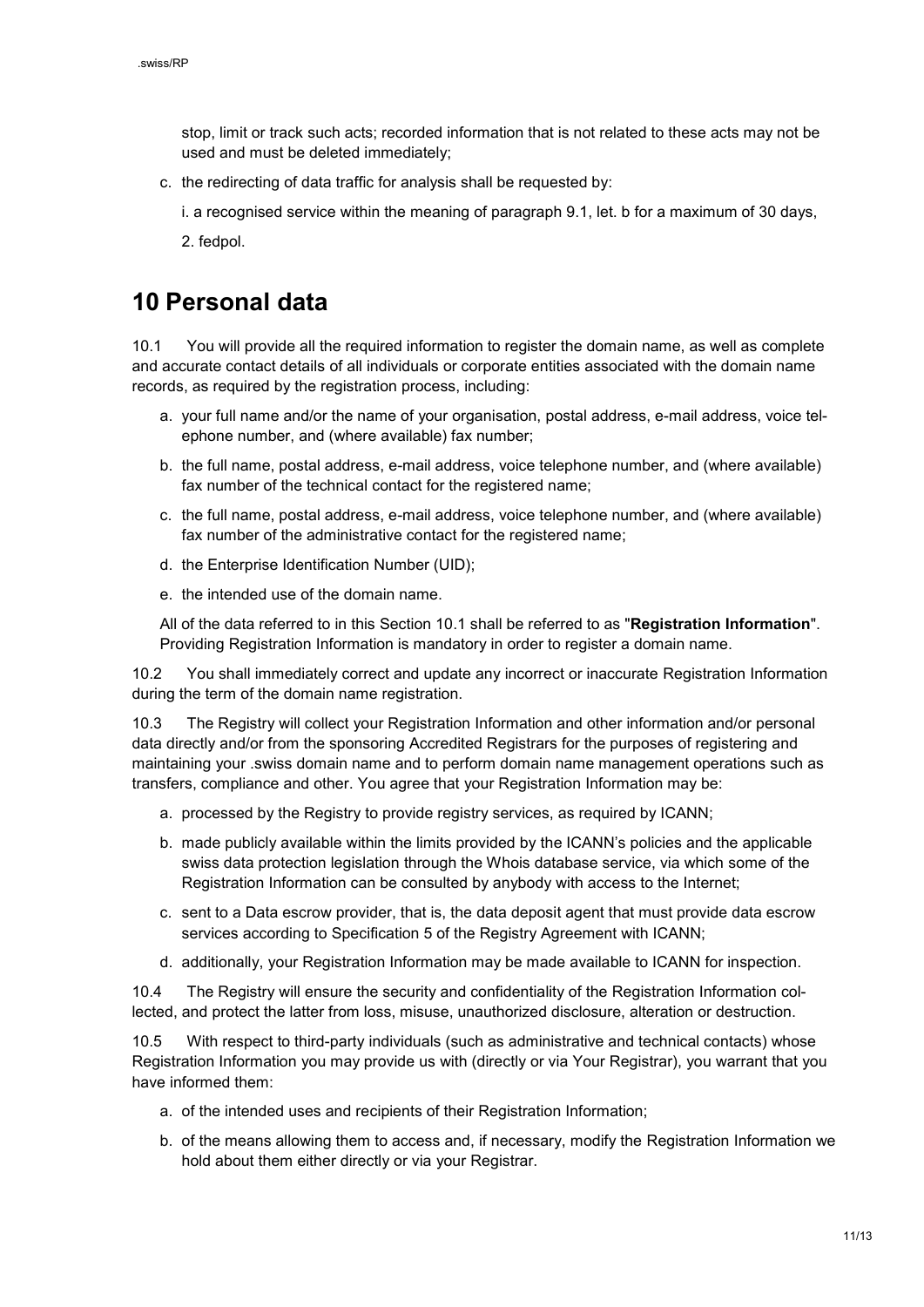10.6 You guarantee that you have obtained from such third-party individuals the corresponding consent to process their personal data in accordance with this Registration Policy.

10.7 The legal basis for the collection and process of Registration information are Art. 11 [OID \(Log](https://www.admin.ch/opc/en/classified-compilation/20141744/index.html#a11)  [of activities\)](https://www.admin.ch/opc/en/classified-compilation/20141744/index.html#a11), 13 [OID \(Processing of Personal data](https://www.admin.ch/opc/en/classified-compilation/20141744/index.html#a13) concerning registrars, applicants and holders of domain names), 14 [II and IV OID \(Dispute resolution services\)](https://www.admin.ch/opc/en/classified-compilation/20141744/index.html#a14), [15](https://www.admin.ch/opc/en/classified-compilation/20141744/index.html#a15) OID and following (Measures on suspicion of abuse), 16 [OID \(Administrative assistance and co-operation\)](https://www.admin.ch/opc/en/classified-compilation/20141744/index.html#a16), 18 [OID \(Information of the pub](https://www.admin.ch/opc/en/classified-compilation/20141744/index.html#a18)[lic\)](https://www.admin.ch/opc/en/classified-compilation/20141744/index.html#a18), 21 [OID \(Duties of the Registrars to provide information\)](https://www.admin.ch/opc/en/classified-compilation/20141744/index.html#a21), 23 [OID \(Obligation of the Registrars to](https://www.admin.ch/opc/en/classified-compilation/20141744/index.html#a23)  [collaborate\)](https://www.admin.ch/opc/en/classified-compilation/20141744/index.html#a23), 29 [OID \(Holder's obligations\)](https://www.admin.ch/opc/en/classified-compilation/20141744/index.html#a29) and 52 [OID \(Data made available to the public\)](https://www.admin.ch/opc/en/classified-compilation/20141744/index.html#a52). In addition, the Swiss Federal Act on Data Protection of 19 June 1992 (FADP; CC 235.1) is applicable.

10.8 TheRegistry (and Registrar concerned) must provide reasonable access to Registration Information to third parties on the basic of a legitimate interests pursued by the third party, except where such interests are overridden by the interests or fundamental rights and freedoms of the Registered Name Holder or data subject pursuant to Art. 13 I FADP..

Disclosure of personal data will only occur if there is an established legal basis for such disclosure based on a case-by-case assessment. The legal basis for such disclosure might be Art. 14 III OID (in case of URDP and URS), Art. 15 and following and 16 OID (in case of requests by competent authorities) or Art. 13 FADP (based on a legitimate third party interest).

10.9 The Data Processed will be deleted one year after the termination of the Registration Agreement. Specifically, we completely erase contacts from the production system when they are not linked to an active domain for more than one year. This one-year post-contractual retention period is currently mandated by ICANN.

Due to statutory retention obligations (Art. 13 II OID), we keep historical data in a separate access restricted database, stored in secure servers that we control, for a period of 10 years after the termination of the Registration Agreement.

# <span id="page-11-0"></span>**11 Registrant liability**

11.1 You will hold the Registry harmless against any third-party claims, complaints, actions, and objections arising from or in connection with any .swiss domain name rights, registrations, uses, or transfers.

11.2 Consequently, you will be liable for the costs of any damages awarded against the Registry further to litigation, preliminary proceedings, or any other claims, including the costs incurred in defending its interests and counsel fees.

# <span id="page-11-1"></span>**12 Dispute resolution**

### <span id="page-11-2"></span>**12.1 General Revision Process**

Allocations, refusals, revocations and blockings of domain names under this Registration Policy may be challenged through the general Revision Procedure set forth in Sections 27.4 and 31.2 of the OID. Specifically, upon formal request of Revision by the interested party, the OFCOM will take a formal decision (ruling), which can be further appealed before the Federal Administrative Court according to the Federal Act on Administrative Procedure (Administrative Procedure Act, APA, CC 172.021; [http://www.admin.ch/opc/en/classified-compilation/19680294/index.html\)](http://www.admin.ch/opc/en/classified­compilation/19680294/index.html).

You agree to adhere and comply with the resolution of disputes concerning your .swiss domain name under this General Revision Process.